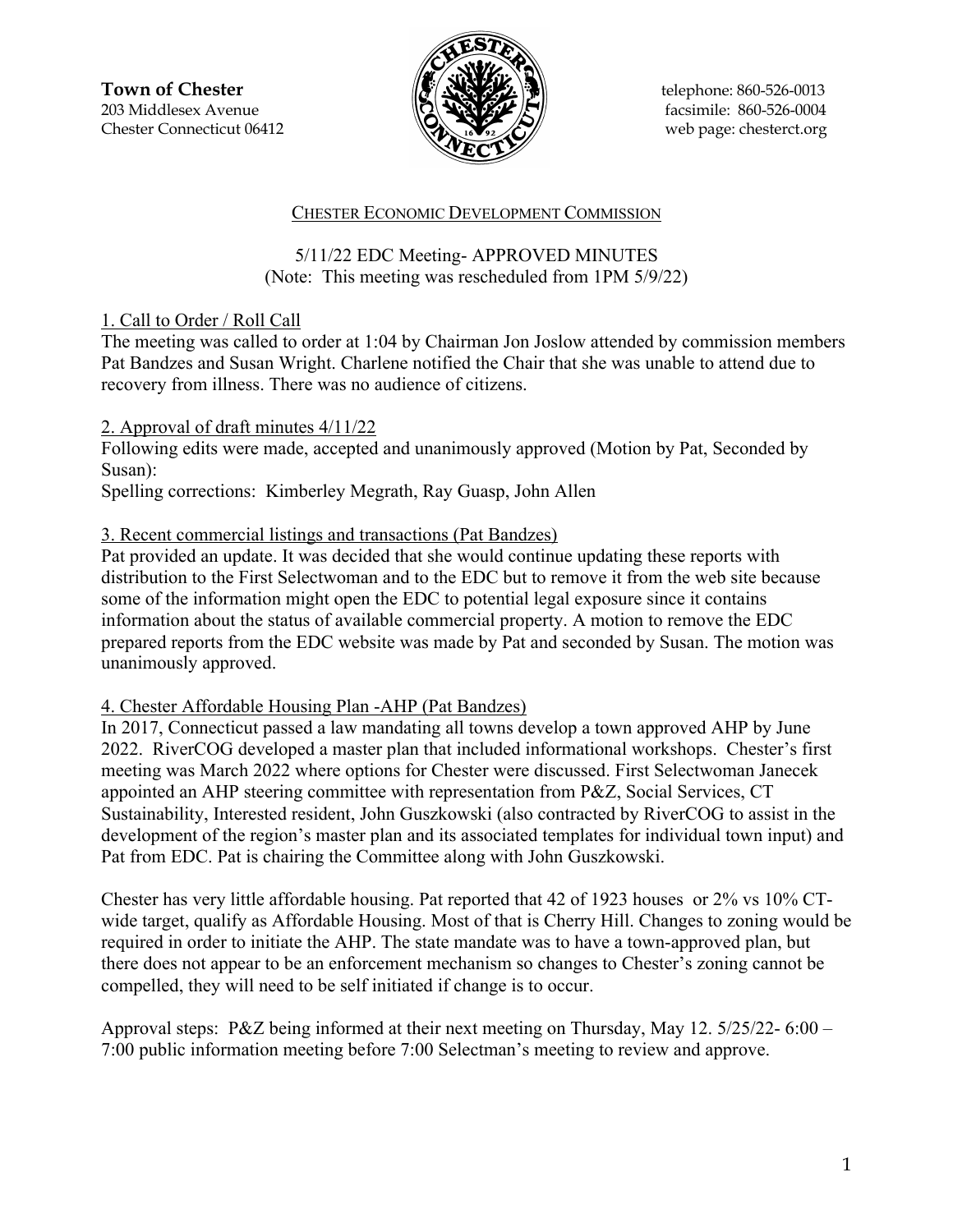**Town of Chester**  $\|\mathcal{F}(\mathbf{N}\| \mathbf{X})\|$  telephone: 860-526-0013 203 Middlesex Avenue  $\binom{2}{2}$   $\binom{3}{2}$   $\binom{4}{2}$  facsimile: 860-526-0004 Chester Connecticut 06412 Web page: chesterct.org



Final approval without optional Town Meeting. 16 of 17 RiverCOG towns did not require a Town Meeting. The exception was Saybrook who proactively addressed housing as part of active initiatives several years ago. Notice on Selectman's Corner and Social Media.

## 5. East Haddam Bike and Walk Path – Chester Spur

Chester's EDC was contacted by East Haddam's EDC Chair, Bob Casner, to attend their May 4, 2022 public meeting regarding the subject topic.

Pat reported on this meeting which was called for the purpose of receiving input from the residents potentially impacted by the initial design of a 30 mile pedestrian/bike loop through town that crosses the CT River, passing through Chester. This project is supported by 100 ft right of way established during colonial times that runs along Town Street. The East Haddam EDC received an in-kind services grant through the National Park Service, Rivers, Trails and Conservation Assistance Program to fund the feasibility and design of a pedestrian / bike path that loops through East Haddam, crosses the Swing Bridge (which will have a ped/bike lane added as part of the renovation project), Route 154, then to Ferry Road to complete the look in East Haddam.

Bob contacted Jon to understand our EDC's interest in adding a spur from the corner of Ferry Street and154 down Water Street.

The National Park Service - Rivers, Trails and Conservation Assistance Program (NPS RTCA Program) team has the knowledge of where to find Federal grants to support and execute a final design. At this point, there is no projection of costs that might be incurred related to Chester's involvement in general, nor any information on costs related to the proposed spur.

Absent any budgetary or other information beyond a proposed project map, the EDC discussed the concept of the loop and spur. In a motion made by Pat and seconded by Susan, to unanimously approved the following resolution:

*RESOLVED: That Chester's EDC endorses the concept of the proposed East Haddam Loop and Chester Spur pending determination and clarification of the safety, financial and community impact to Chester residents and visitors.*

Pat will take the lead on this project. We also discussed two additional pedestrian/bike path initiatives:

### Rails to Trails Initiative:

Rick Holloway, of Chester's Sustainability Committee, also attended the East Haddam meeting and has since contacted the NPS for assistance regarding the feasibility of a Rails to Trails, Bike/Hike path along the Essex Steam Train right of way. He contacted Stephanie Stroud, of the NPS, who was presenting at the East Haddam public meeting, who agreed to meet in Chester on June 2 to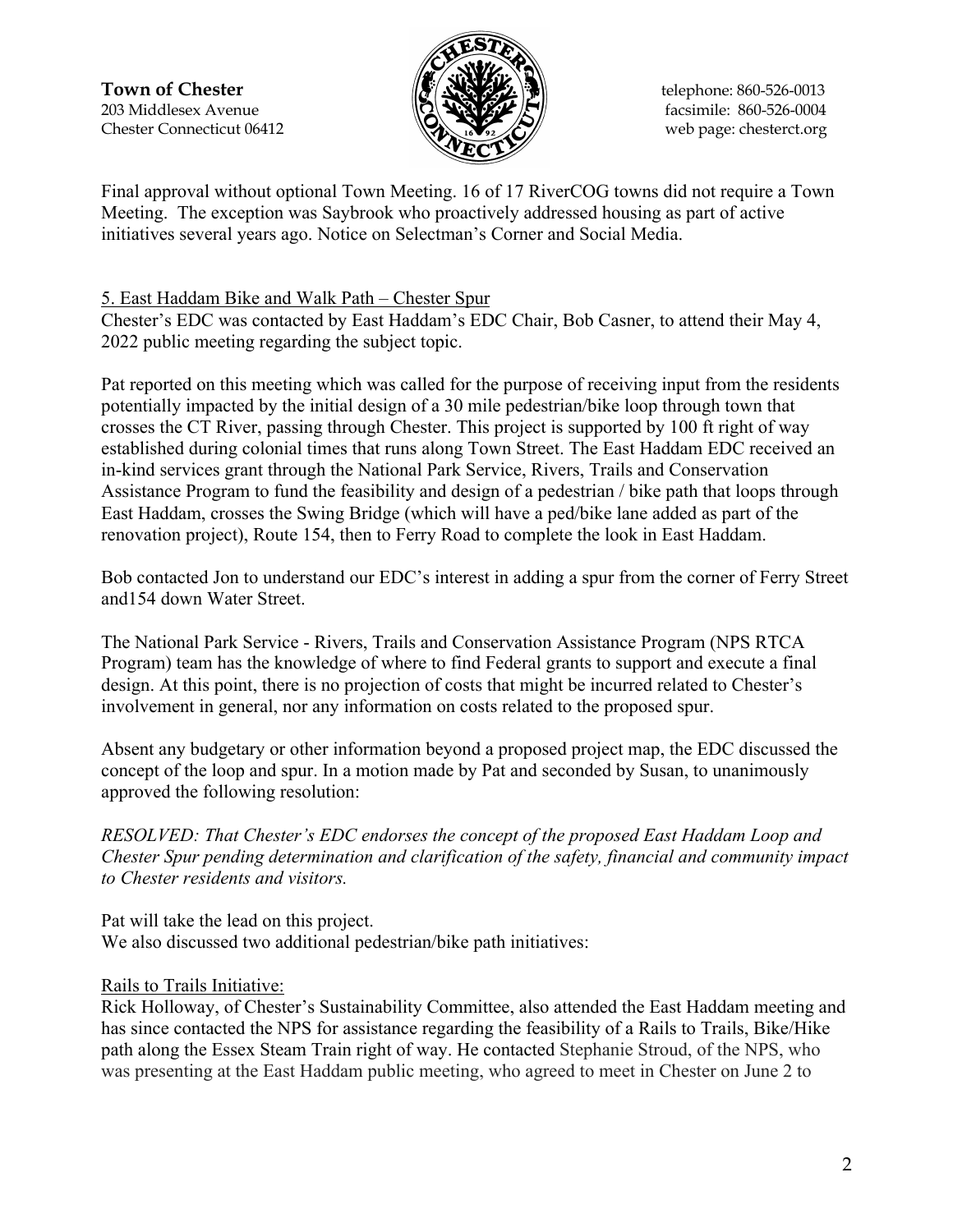

walk the spur, learn more about the RiverCOG plans impacting Chester and to discuss potential Rails to Trails with Rick.

## Townwide Bike/Ped Initiative:

Cindy Lignar, of Chester's Sustainability Committee and as Chester's alternate member of the RPC, is leading the "Complete Streets/Bike-Ped Path" initiative addressing safety and accessibility of Chester's streets and sidewalks.

# Followup/Coordination:

In order to coordinate the three different bike/pedestrian initiatives, Pat will organize a meeting with Cindy and Rick so there is a coordinated approach to our Bike/Ped opportunities in general, and specifically, with our National Park Service contact.

### Progress against existing town initiatives and POCD objectives:

With the exception of updates on ARPA and Childcare, it was decided that reviewing the 30 day progress made on existing listed projects would wait until Charlene can present them. There is a sense of urgency to get this initial list drafted and distributed for edits and input by staff, commission, committee chairs and other responsible parties. To that end, the Members agreed to schedule a Special Meeting rather than wait a month for our next meeting. Pending confirmation with Charlene, that date is set for Monday May 23 at 1PM in the Town Office Meeting Room. *(Note: Charlene confirmed her availability for that date post today's meeting).*

ARPA Update- Jon attended a ZOOM ARPA meeting on 5/10. There was discussion about how to evaluate two ARPA proposals: Evasive week removal on Land Trust property and adding names and other improvements to the Chester War Memorial. Combined projects were \$55K. The ARPA Committee decided to classify both of these initiatives under Economic Development. The Committee decided to review and approve ARPA funding requests on a first come, first served basis and declined to put a process in place to assess or prioritize requests.

# Childcare in Chester- Chester Community Partnership (Kim Megrath)

Kim Megrath provided the following written report relating to her initiative to provide preschool and after school child care. There is a greater demand than supply. Kim would like to have a preschool program in place before September 2022. Initally, ages 3-5, available potentially 6am to 6pm. There is no funding in place for this to happen. This might be an appropriate ARPA project because an operator would need fit up costs that might need to be paid for or subsidized by interested parties, one of which could be the Town of Chester. Kim will provide timely updates as she summarized below for today's meeting:

1. Identified a site in Chester that is interested in renting space.

2. Will be posting a notice for owner/operator who wants to start an early care and education program or expand an existing program to a new location

3. Contacted Office of Early Childhood regarding licensing and director qualifications

4. Contacted a possible consultant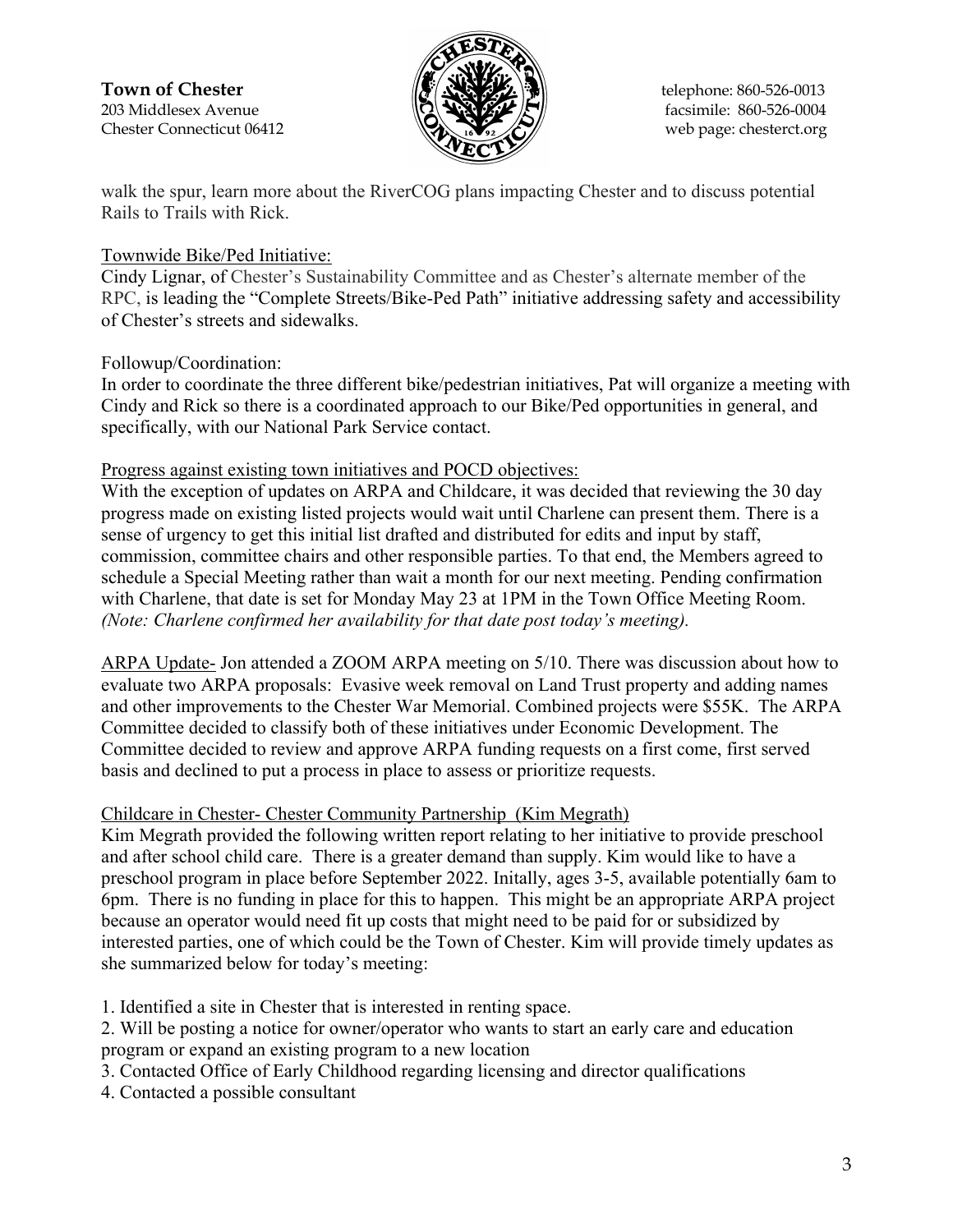**Town of Chester**  $\|\mathcal{F}(\mathbf{N}\| \mathbf{X})\|$  telephone: 860-526-0013 203 Middlesex Avenue  $\binom{2}{2}$   $\binom{3}{2}$   $\binom{4}{2}$  facsimile: 860-526-0004 Chester Connecticut 06412 Web page: chesterct.org



5. In process of scheduling meeting with First Selectpersons in Chester, Deep River, and Essex, which will include Christine Palm

6. Setting up project management to include activities, deadlines, responsibilities.

Notwithstanding the above, Kim is working on an overall business plan to support any requests of public funding.

Her report noted the following: Connecticut has the fifth highest cost of childcare in the nation. The average annual cost of care for an infant or toddler in Connecticut is over \$15,000 per year. Connecticut was already 50,000 childcare slots short before the pandemic. Now it's at 72% of its pre-pandemic capacity. During the pandemic, about 21% of centers closed and did not reopen. Lack of childcare significantly impacts economic development. The estimate for lost economic activity in 2020 was the equivalent of \$9 million every week, which does not include the parents who left the workforce to take care of their children. Childcare should be considered an essential service like other infrastructure programs/projects. Early care and education generates one of the highest returns on investment!

Childcare is an economic development issue. The EDC has heard that the business community has a hard time attracting employees to move to Chester due to housing and child care concerns.

The following motion was made and seconded by Pat and Susan, respectively, and it passed unanimously:

RESOLVED: *The Chester EDC supports the concept of Chester Community Partnership's-Childcare Initiative, aimed at increasing the local and tri-town access to affordable childcare.*

# Contacting Business Leaders:

The EDC will request Charlene to use her office to contact the top 10 Chester business leaders to set up a meeting with Charlene and one or more representatives of Chester's EDC. The objective is to open lines of communication, understand present and future needs and to receive feedback on what the Town can do to help.

### Consideration for funding EDC-related and POCD initiatives

Discussed the notion of reserving funds for unnamed promotional activities over the next three years, increasing the level of financial support to existing community events, and erecting a bandstand/concert shell at the NQ Park. Susan to set up a meeting with Mandy to discuss ideas from the Chester Merchants.

Audience of citizens- none

Adjournment Meeting adjourned at 2:11PM (motion Pat, seconded Susan)